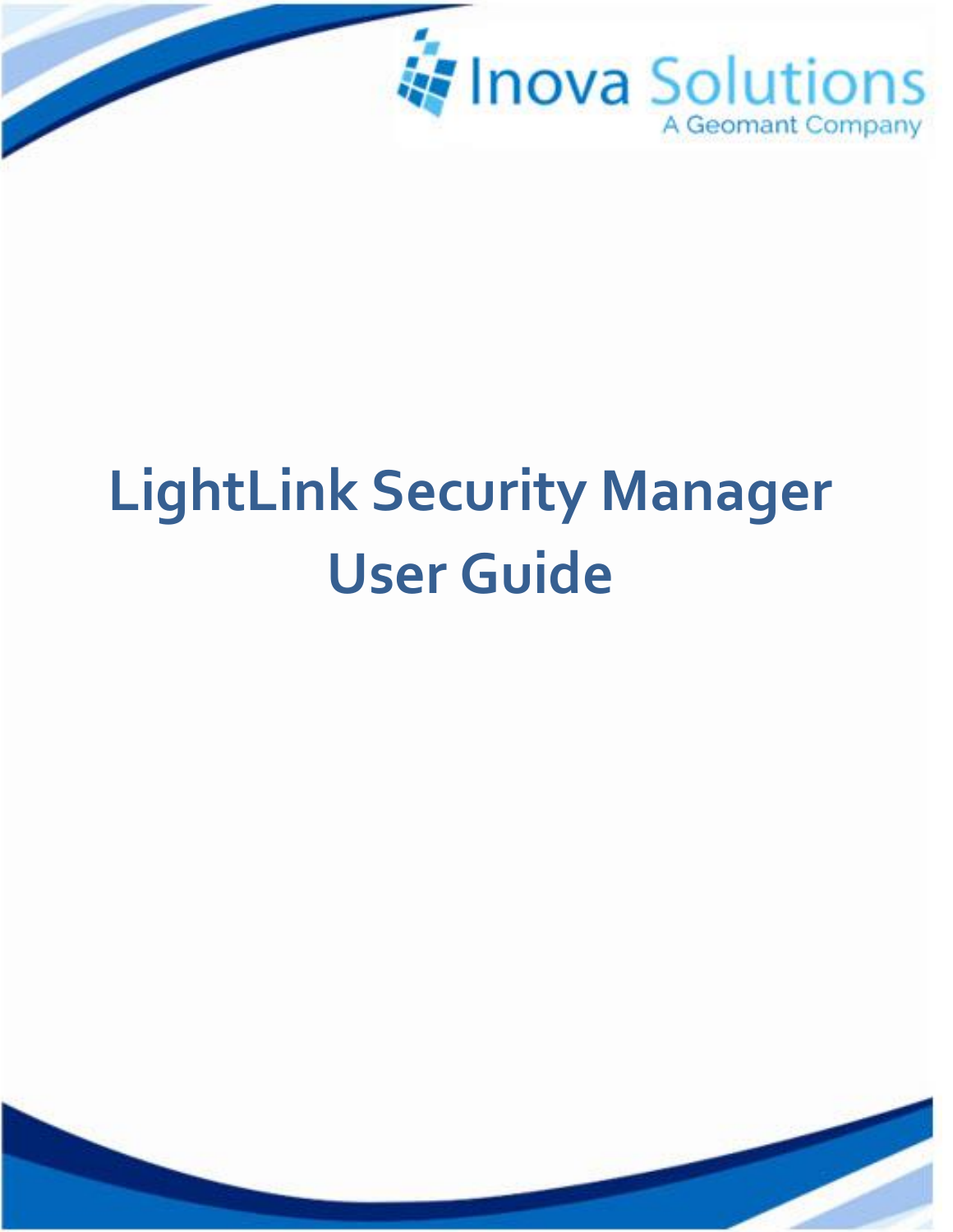

LightLink Security Manager User Guide

July 26, 2018

#### NOTICE OF TRADEMARK:

Inova LightLink and its components are trademarks of Inova Solutions.

While reasonable efforts have been taken in the preparation of this document to ensure its accuracy, Inova Solutions, Inc. assumes no liability resulting from any errors or omissions in this manual, or from the use of the information contained herein.

> © 2021 Inova Solutions, Inc., a Geomant Company 971 2nd ST S.E. Charlottesville, VA 22902 434.817.8000

> > [www.inovasolutions.com](http://www.inovasolutions.com/)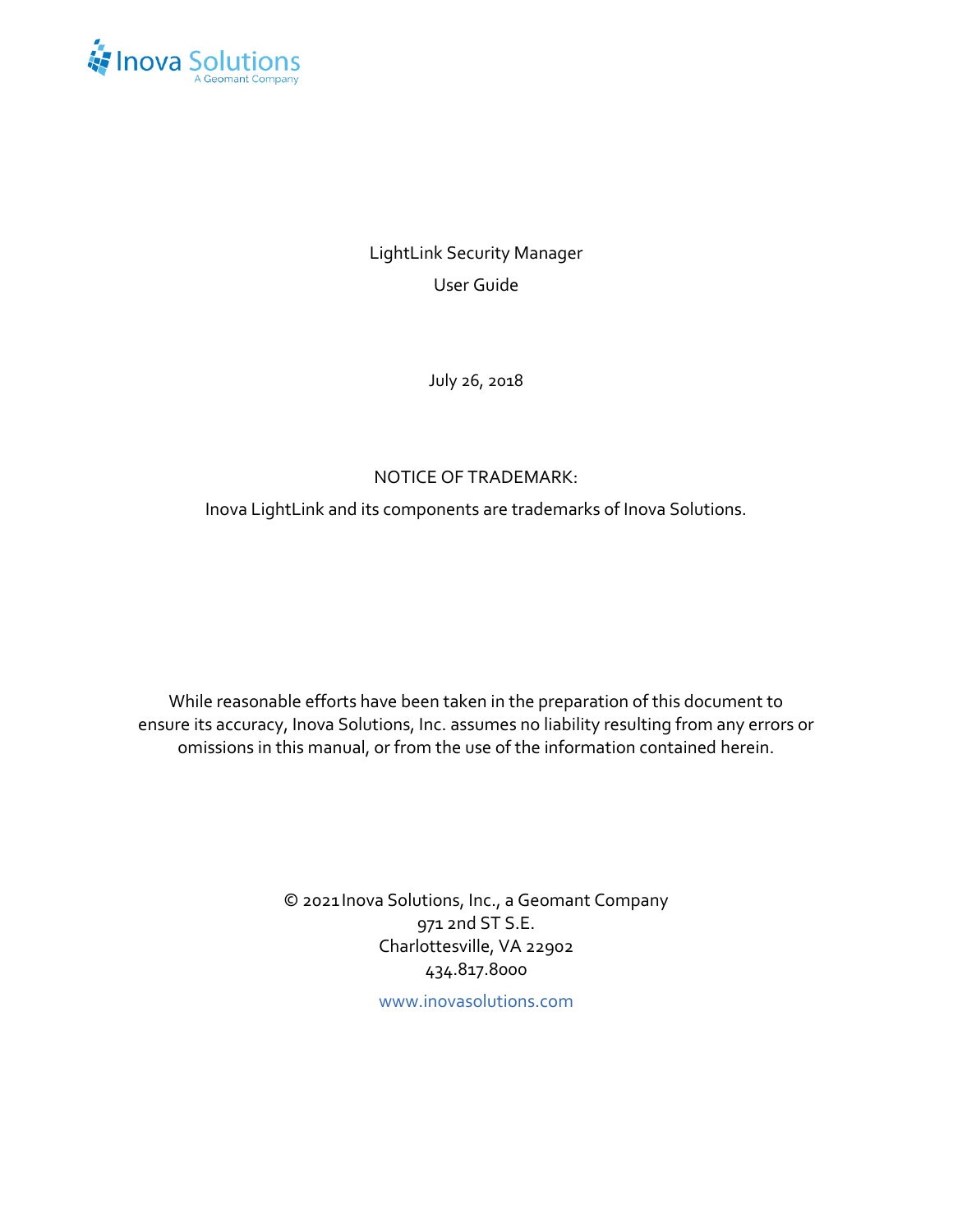## Inova Solutions

## **Table of Contents**

| 1.     |  |
|--------|--|
| 1.1.   |  |
| 1.2.   |  |
| 2.     |  |
| 2.1.   |  |
| 2.2.   |  |
| 2.3.   |  |
| 2.3.1. |  |
| 2.3.2. |  |
| 2.4.   |  |
| 3.     |  |
| 4.     |  |
| 4.1.   |  |
| 4.2.   |  |
| $5 -$  |  |
| 5.1.   |  |
| 5.2.   |  |
| 5.3.   |  |
| 5.3.1. |  |
| 5.3.2. |  |
| 6.     |  |
| 6.1.   |  |
| 6.2.   |  |
| 6.2.1. |  |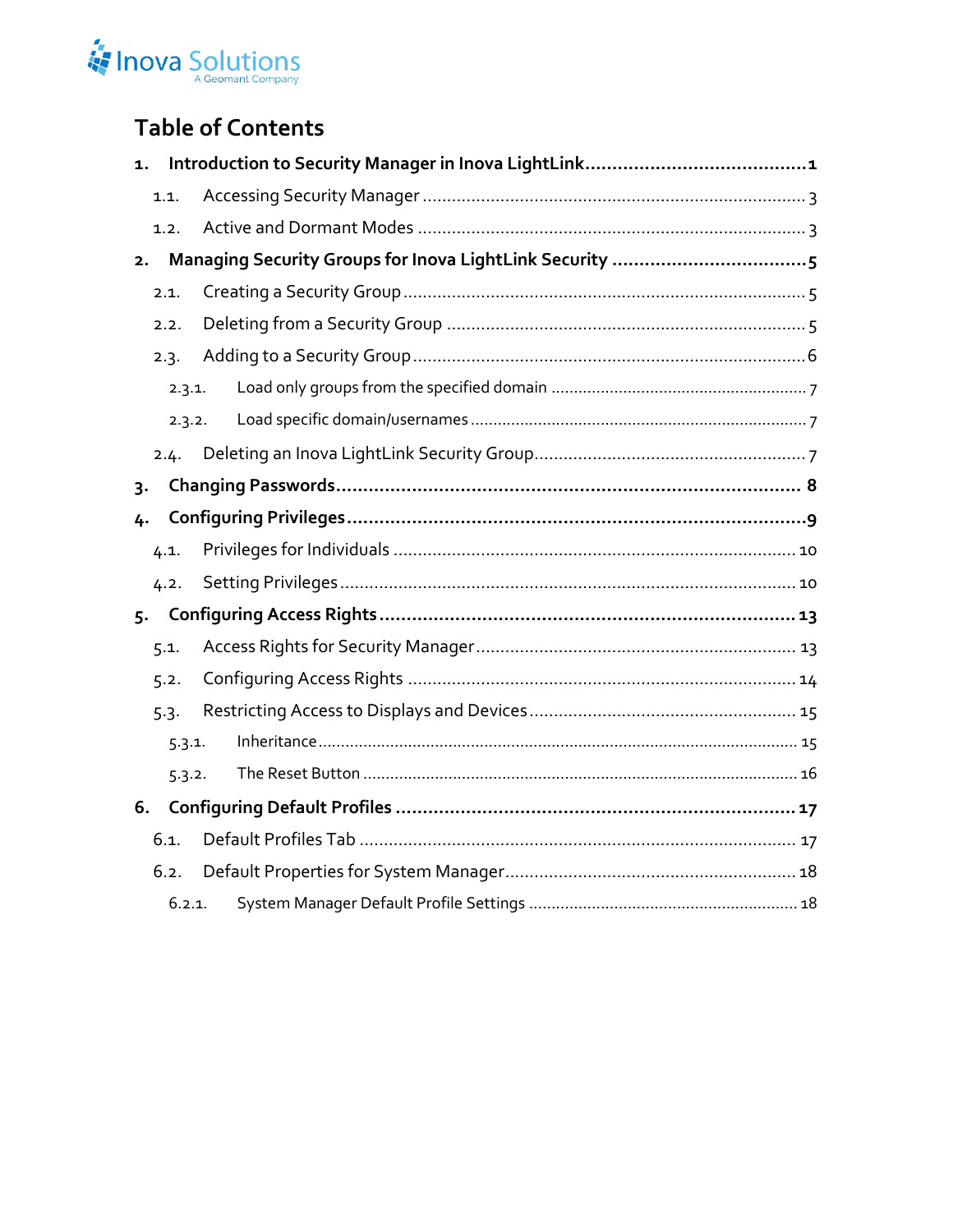## <span id="page-3-0"></span>**1. Introduction to Security Manager in Inova LightLink**

Inova LightLink® Security Manager assigns access privileges to the Inova LightLink supervisor and client applications (LightLink Administrator, System Manager, Message Editor, Bitmap Editor, Marquee, DataLink, TaskLink, and Security Manager). Security Manager also assigns access privileges to the output channels and devices configured in the Inova LightLink system.

The LightLink Security Manager application is installed with the LightLink Middleware (refer to the *LightLink Middleware Installation Guide* for more information) and as such is available only on LightLink Middleware hosts.

Because LightLink Security Manager connects directly to the LightLink database, users running Security Manager must have LightLink database permissions commensurate with the LightLink Middleware processes. Using the default settings for the LightLink database ensures that users running LightLink Security Manager have the correct permissions.

With Security Manager you can:

- Manage Inova LightLink Users with a combination of network login accounts and domain groups and Inova LightLink Security Groups.
- Create Inova LightLink Security Groups and subgroups.
- Attach user and user group privileges (profiles) to users and user groups.
- Assign or deny groups and users the Access Rights to existing output channels, display groups, and devices.
- Assign to LightLink Security Groups Default Profiles that will apply to their member users.

All Inova LightLink users and domain groups are members of Inova LightLink Security Groups. An individual Windows user account or domain group can be a member of only one LightLink Security Group.

In order to properly resolve domain groups into their respective users when those users initiate a client login, the network domain privileges of the Log On account configured for the Inova Application Launcher service must be equivalent to those of the user running Security Manager while configuring LightLink Security. Both must be able to access all of the domains whose domain groups will be included in LightLink Security.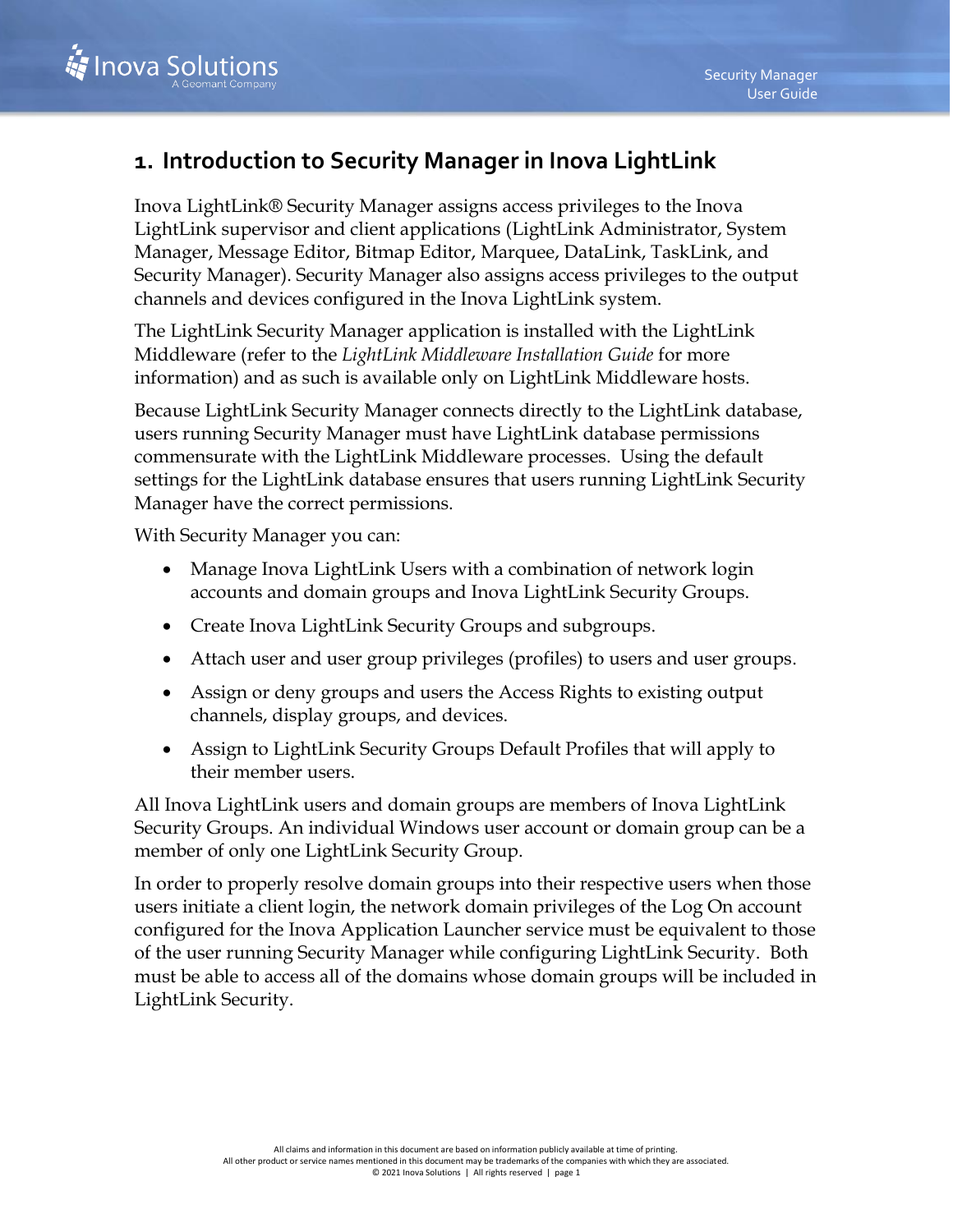

**Figure 1**

<span id="page-4-0"></span>All Inova LightLink client applications validate the user as a legitimate Windows user and retrieve the profile for that user. When LightLink Security is active, if the user is not a member of an Inova LightLink Security Group, the client application will not launch when accessed by that user. Inova LightLink must be running to launch Security Manager.

[Figure 1](#page-4-0) shows the main window of the Security Manager application. The Inova LightLink Security tree at the left displays all the current Inova LightLink Security Groups, and the network login IDs of the members within each Inova LightLink Security Group. Also in the main window are the following features:

- The *Security Mode* is shown at the right top of your screen.
- The *Create* button allows you to add a LightLink Security Group with a new name. The group name so created cannot contain the  $\langle \n\cdot | \cdot | \cdot \rangle = \cdot$ , ? \* @ characters, which are also disallowed in Windows NT user names.
- Once a group or user is added then they can be configured by selecting the *Configure* button or deleted by selecting the *Delete* button.
- The *Help* button gives you additional information about using Security Manager.
- The *About* button gives you the details about Security Manager.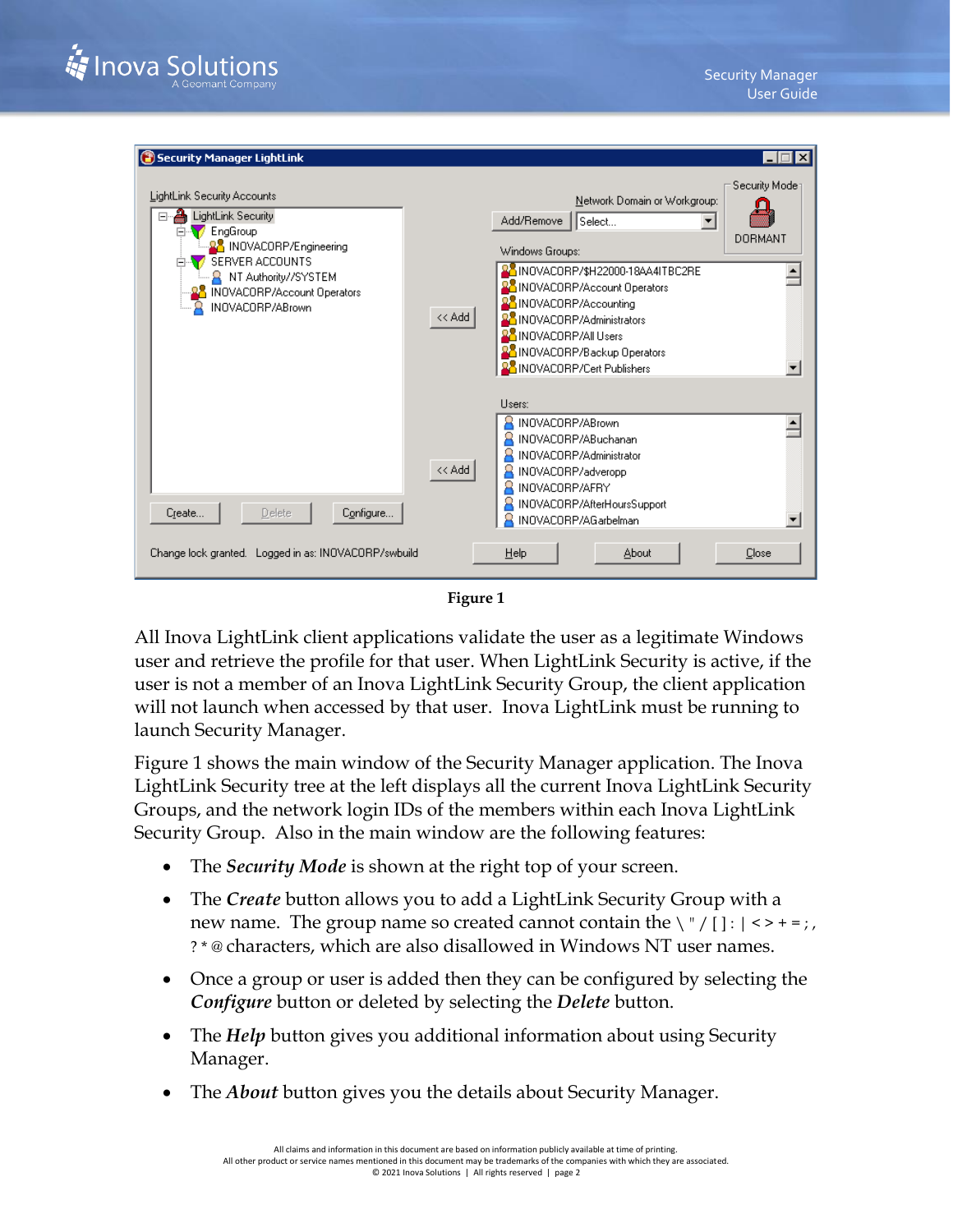• The *Close* button closes your session with Security Manager.

## <span id="page-5-0"></span>**1.1. Accessing Security Manager**

Security Manager can be launched through one of the following methods:

- Start > All Programs > Inova Solutions > LightLink Middleware > Security Manager
- Inova Quick Launch > Tools > Security Manager
- Administrator > Tools > Security Manager
- Administrator > Security Manager  $\bullet$  icon

When LightLink security is active, the user account launching the Security Manager application will be validated against the user and domain group list of the LightLink™ Security Groups. If the launching user ID, either individually or as a member of a specified domain group, is not in one of the Inova LightLink Security Groups with access privileges, the Security Manager application will display a message to that effect and will shut down. When LightLink security is dormant, this check is not made.

When the main screen appears, the Inova LightLink Security tree displays the current Inova LightLink Security Groups and the network login IDs and domain groups currently configured within Inova LightLink Security.

#### <span id="page-5-1"></span>**1.2. Active and Dormant Modes**

LightLink Security Manager allows you to control which users and groups have access to the system components and what they will be permitted to do. Security Manager will also provide access to application profiles for personal settings for client and supervisor applications based on a user's network logon ID and group membership.

The LightLink System has two security modes: **active** and **dormant**. You can tell which mode LightLink Security is operating under by looking at the Security Mode icon in the Security Manager application window [\(Figure 2\)](#page-6-0). The settings for access privileges only take effect when LightLink Security is in Active Mode.

*Note: LightLink applications only check on their startup, so that if any applications are already running when Security is set to Active Mode, they won't enforce the access privileges settings until they are restarted.*

In [Figure 2,](#page-6-0) Security Manager is shown in dormant mode. In dormant mode, Security Manager will supply totally permissive security information to the LightLink applications without regard to the permissions information stored in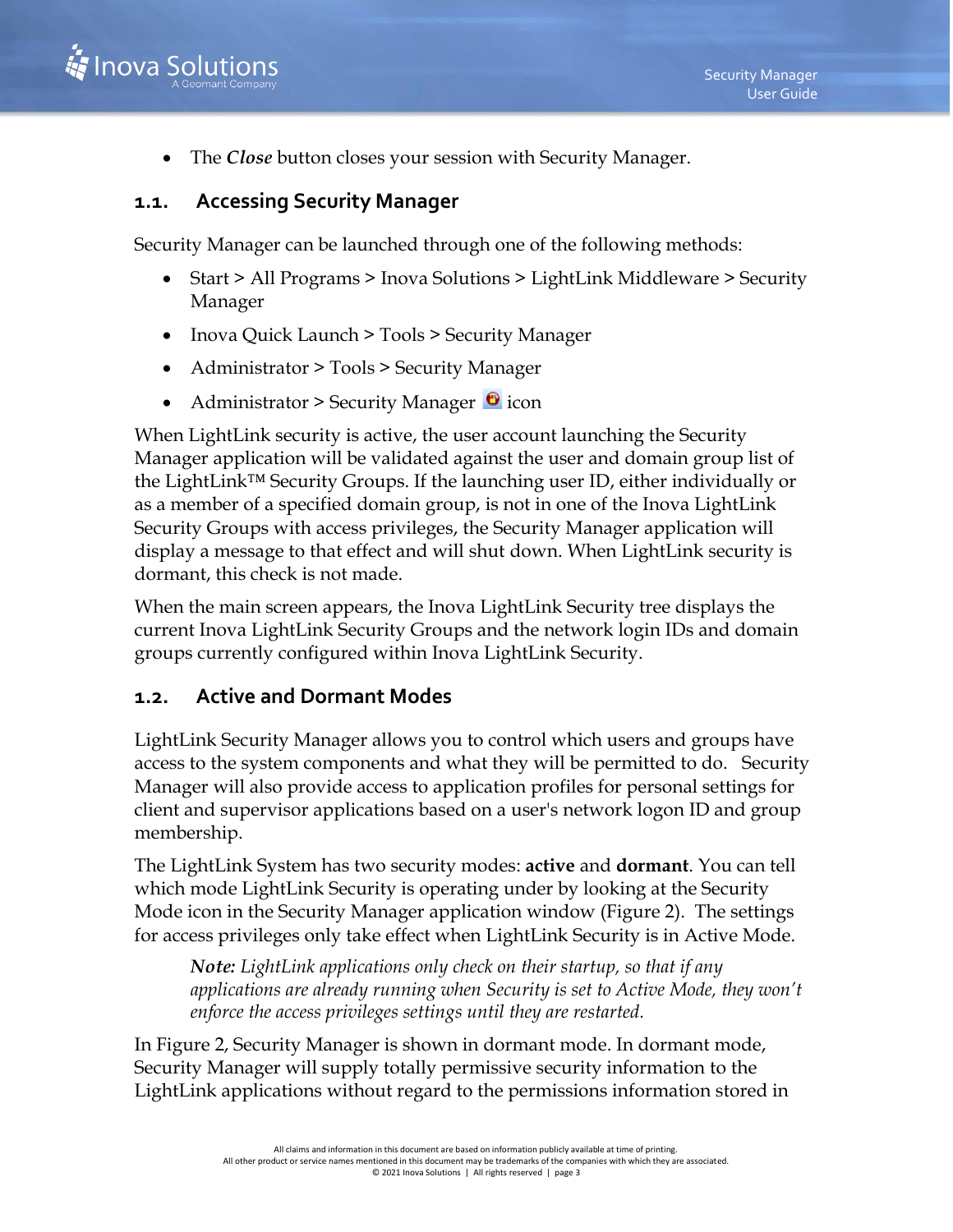

the security database. In Dormant Mode the default application profiles are still adhered to by the LightLink applications.

To change the security mode, use the Security Key application available from Inova Technical Support.

*Note: Before you activate LightLink Security, be sure to make yourself a member of an Inova LightLink Security Group with privileges to run Security Manager and make changes.*

<span id="page-6-0"></span>

**Figure 2**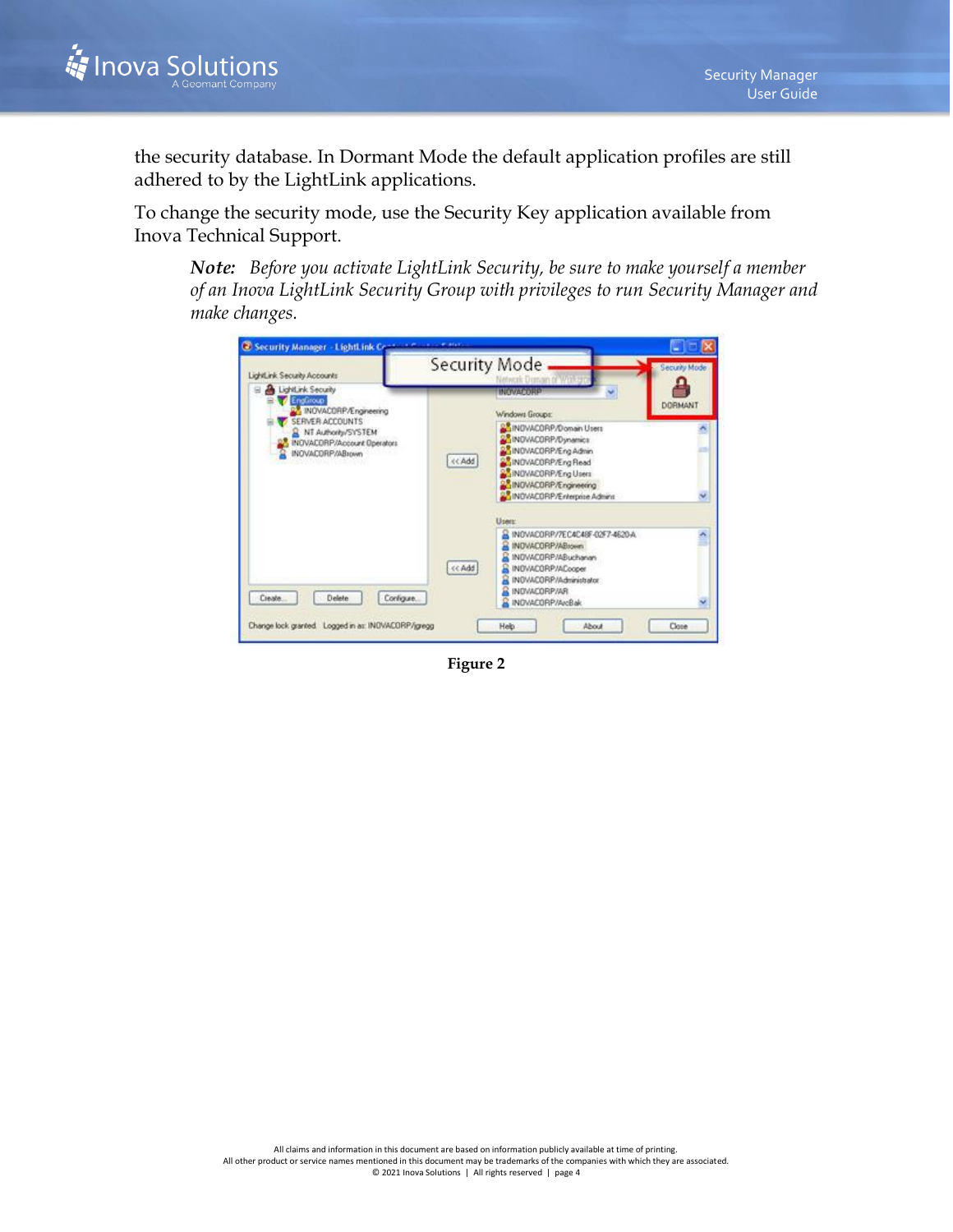

## <span id="page-7-0"></span>**2. Managing Security Groups for Inova LightLink Security**

## <span id="page-7-1"></span>**2.1. Creating a Security Group**

The following details how to create security groups for Inova LightLink Security.

1. In Security Manager, select the LightLink Security node [\(Figure 3\)](#page-7-3) or the existing group to which you would like to add a new LightLink Security group.

| Security Manager LightLink                                                                                        |          |                                                                                      | $\blacksquare$ $\blacksquare$ $\blacksquare$ |
|-------------------------------------------------------------------------------------------------------------------|----------|--------------------------------------------------------------------------------------|----------------------------------------------|
| LightLink Security Accounts<br>El A LightLink Security<br>SERVER ACCOUNTS<br>Ė.,<br><b>A</b> NT Authority//SYSTEM |          | Network Domain or Workgroup:<br>Add/Remove<br>Select<br>▼<br>Windows Groups:<br>none | Security Mode <sub>1</sub><br><b>DORMANT</b> |
|                                                                                                                   | $<<$ Add |                                                                                      |                                              |
|                                                                                                                   | kk X     | Users:<br>none                                                                       |                                              |
| Create<br>Configure<br>Delete<br>Change lock granted. Logged in as: INOVACORP/swbuild                             |          | About<br>He                                                                          | Close                                        |

**Figure 3**

- <span id="page-7-3"></span>2. Click *Create*. The Security Group dialog appears.
- 3. Enter the name of the Security Group you want to create and click *OK*.

The new security group appears on the screen.

The Server Accounts LightLink Security Group is created automatically when you install Inova LightLink. It includes the Windows "local system account" on the LightLink Middleware host when the software was installed. The Server Accounts group cannot be modified or deleted; you cannot modify the Server Accounts member list.

## <span id="page-7-2"></span>**2.2. Deleting from a Security Group**

The following steps detail how to delete a user or domain group from a security group in Inova LightLink Security Manager.

1. Locate the Inova LightLink Security Group you wish to modify.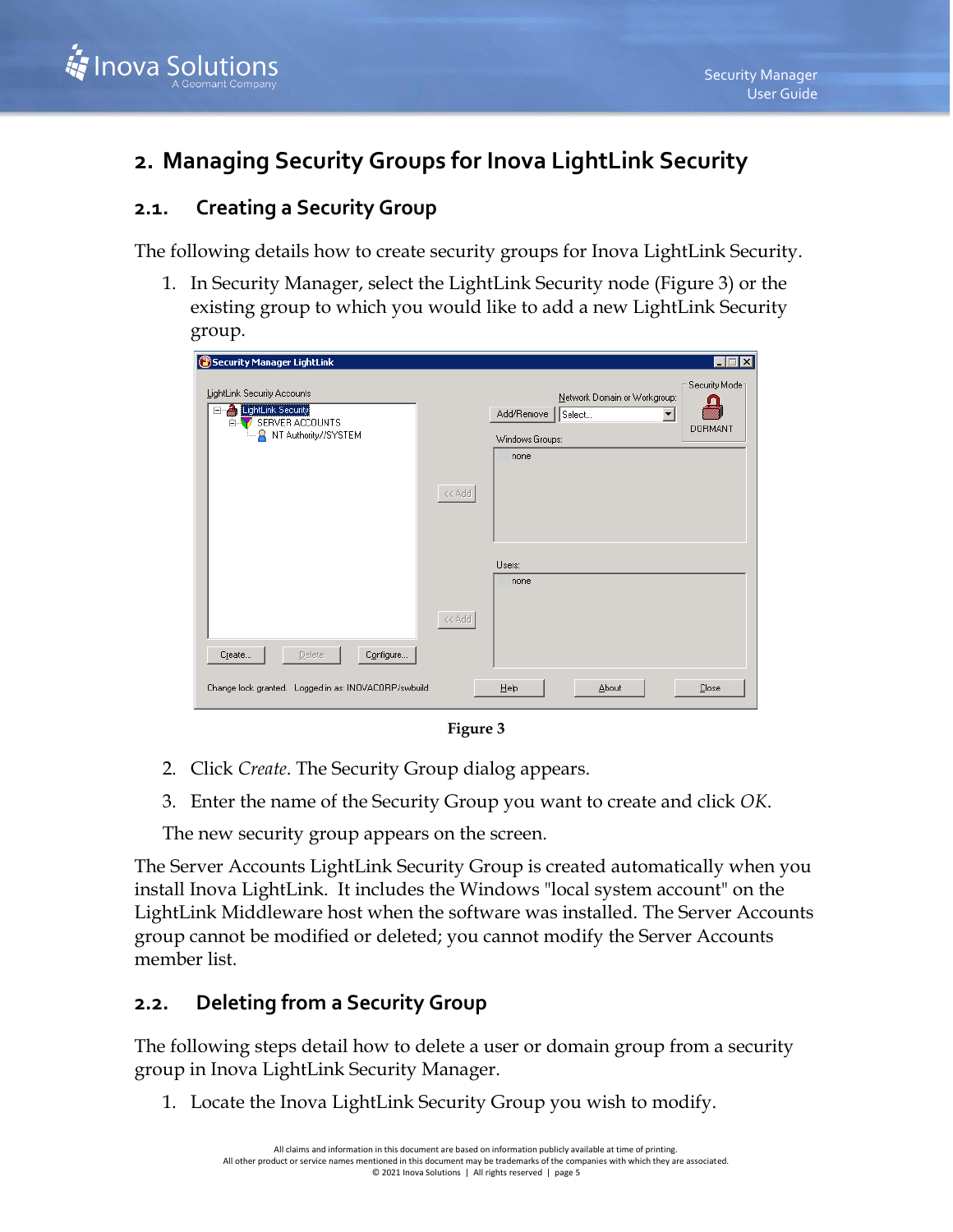- 2. Select the User network login ID in the Inova LightLink Security Tree.
- 3. Click *Delete* to delete the selected user from the Inova LightLink Security Group. The Security Manager Delete dialog appears.
- 4. Click *Yes* to delete the user or domain group from the Inova LightLink Security Group.

## <span id="page-8-0"></span>**2.3. Adding to a Security Group**

The following steps detail how to add to a Security Group in Inova LightLink Security Manager.

1. In the Security Manager LightLink Security Accounts tree, select the LightLink Security Group to which you would like to add members (see [Figure 4\)](#page-8-1).





<span id="page-8-1"></span>2. From the Network Domain or Workgroup drop down menu in Security Manager, select the Windows Domain from which you want to add Windows users or groups. Use the Add/Remove Domain button to specify alternate Windows Domains from which to add users and groups.

When a Windows Domain is selected, Security Manager populates the Windows Groups and Users panels with the members of that Domain, given that the user running Security Manager has privileges to view those entities.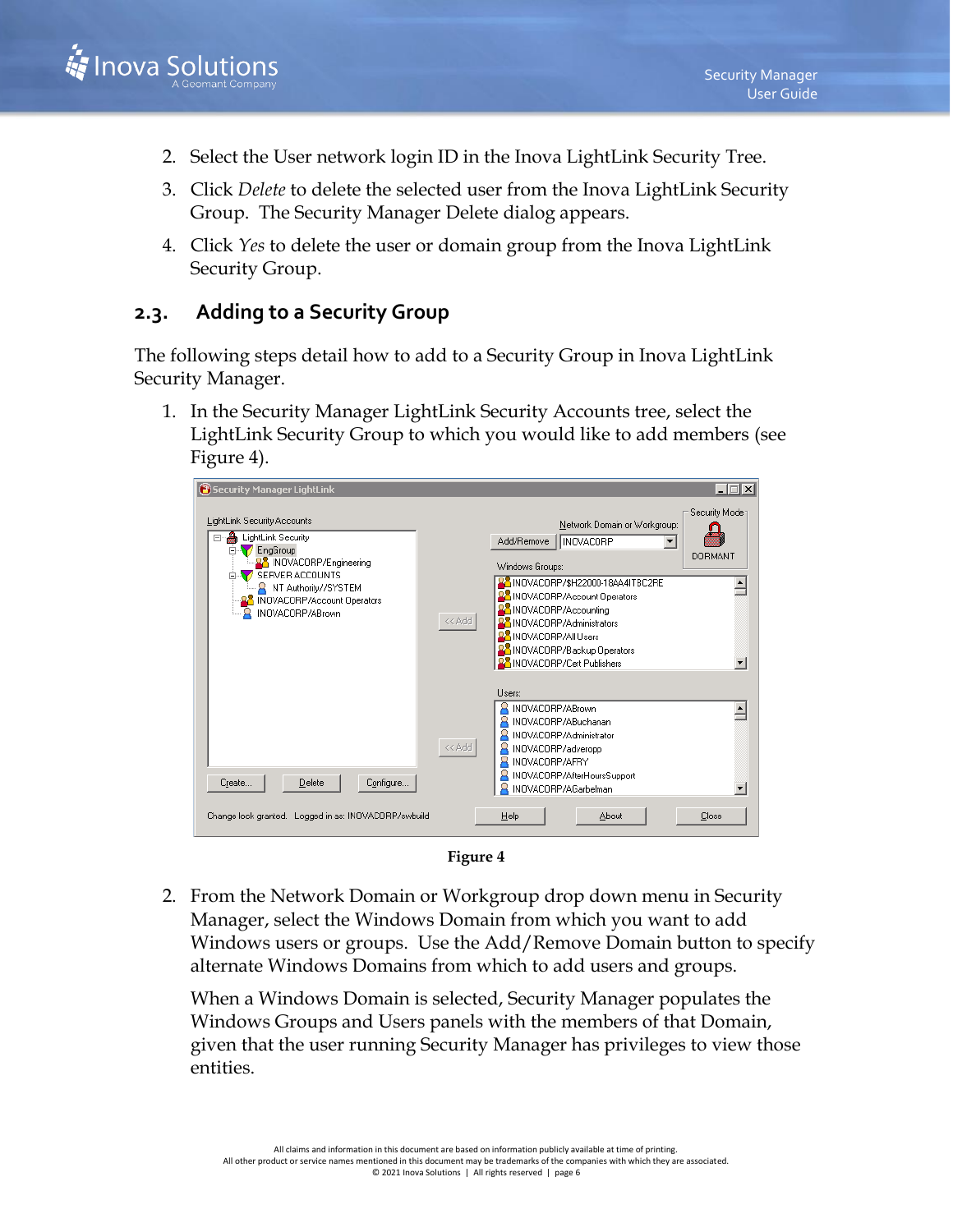3. From either the Windows Group or the Users panel, select the Windows group or user you want to add and select the corresponding *Add* button.

The Windows group or user will be added to the LightLink Security Group selected in the Inova LightLink Security Accounts tree [\(Figure 4\)](#page-8-1).

*Note: User groups created on the local machine cannot be added to LightLink Security.*

## <span id="page-9-0"></span>2.3.1. Load only groups from the specified domain

Security Manager may not be able to load users for large organizations with many Active Directory users. There is a feature that allows you to load only the Windows Domain Groups, without loading any users from that Windows Domain. To enable this feature, create a file named *security\_man.ini* in the LightLink Server folder with these contents:

> [uisettings] loadusers=false

#### <span id="page-9-1"></span>2.3.2. Load specific domain/usernames

If the desired Windows Domain is not showing in the Network Domain dropdown menu, you can add one or more users y choosing the *Add Users…* option from the drop-down menu in Security Manager and then specifying each individual user's Domain/Username in the provided dialog; this option does not allow one to add Windows Domain Groups in the same way.

## <span id="page-9-2"></span>**2.4. Deleting an Inova LightLink Security Group**

The following details how to delete a security group from Security Manager in Inova LightLink.

- 1. Locate the Inova LightLink Security Group you want to delete.
- 2. Select the Inova LightLink Security Group.
- 3. Click *Delete* to delete the selected Inova LightLink Security Group. The *Security Manager* delete confirmation dialog appears.
- 4. Confirm your choice and click *Yes* to delete the Inova LightLink Security Group or click No to leave it.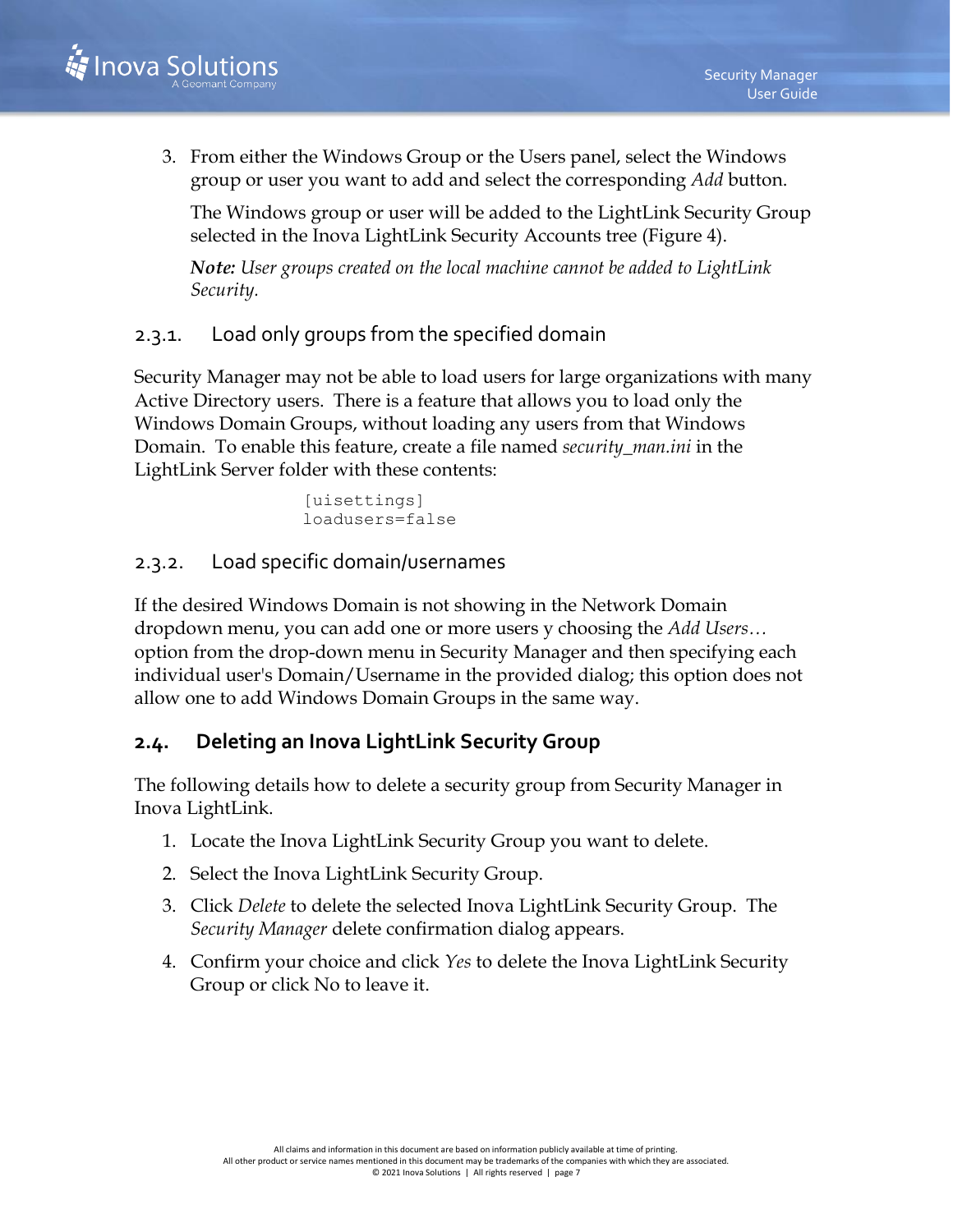

## <span id="page-10-0"></span>**3. Changing Passwords**

Passwords can only be changed at the network login/password level. Inova LightLink Security Manager does not store or allow the modification of user passwords. Inova LightLink obtains user and domain assignments from Windows and attaches profile information to determine Inova LightLink system privileges and security.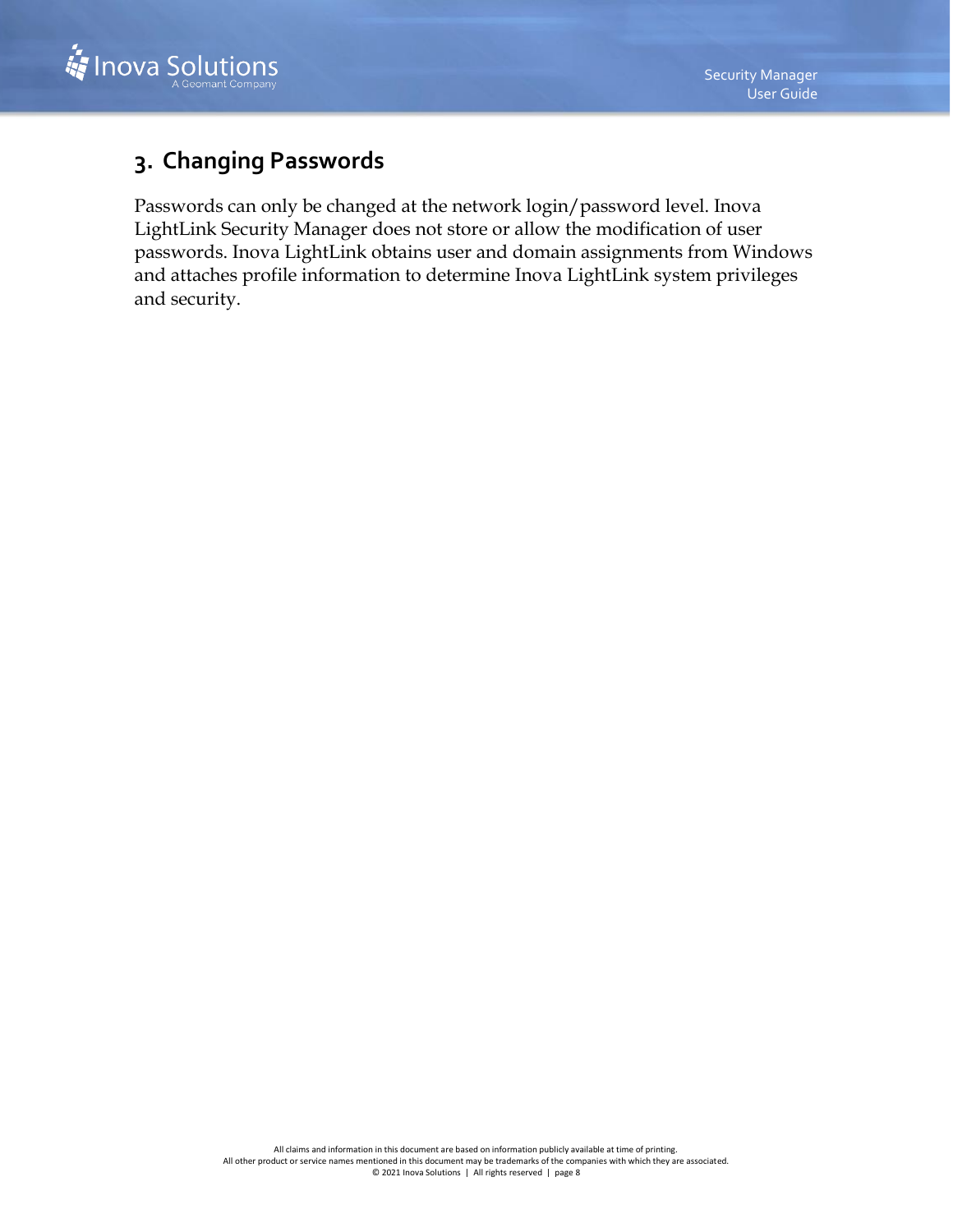

## <span id="page-11-0"></span>**4. Configuring Privileges**

When an Inova Solutions LightLink Security Group, subgroup, or individual user is selected in the Security Manager dialog, clicking the *Configure* button will invoke the Configure dialog for the selected node. The Configure dialog contains a Privileges tab, an Access Rights tab, and for Security Groups only, a Default Profiles tab.

You can use the Privileges tab to manage privileges for Marquee, DataLink, TaskLink, LightLink Administrator, Configuration Editor, Message Editor, Security Manager, and System Manager.

| <b>Configure - EngGroup</b><br>×                                                                                                                                                                                                                                                                                                                                                                                                                                       |
|------------------------------------------------------------------------------------------------------------------------------------------------------------------------------------------------------------------------------------------------------------------------------------------------------------------------------------------------------------------------------------------------------------------------------------------------------------------------|
| Privileges   Access Rights   Default Profiles                                                                                                                                                                                                                                                                                                                                                                                                                          |
| EngGroup                                                                                                                                                                                                                                                                                                                                                                                                                                                               |
| Privileges: [ double click to select or de-select ]                                                                                                                                                                                                                                                                                                                                                                                                                    |
| □ <u>P</u> Marquee<br>—√ Run Marquee<br>—√ Close Marquee<br>$\sim$ Move the Marquee Application<br>$\sim$ $\checkmark$ Resize the Marquee Application<br>$\llbracket -\checkmark\;$ Minimize or Maximize the Marquee Application<br>$\sim$ Allow Access automatic pop-up/automatic minimize<br>$\sim$ Allow access to always on top control<br>└─√ Allow Access Marquee Properties dialog<br>由 / DataLink<br>由…∭ Message Editor<br><u> 6 - - - - - 11 - - - - - - </u> |
| LightLink security must be turned on for these settings to be active.<br>LightLink applications must be restarted to read new settings.                                                                                                                                                                                                                                                                                                                                |
| Reset                                                                                                                                                                                                                                                                                                                                                                                                                                                                  |
| ΟK<br>Cancel<br>Help                                                                                                                                                                                                                                                                                                                                                                                                                                                   |

**Figure 5**

<span id="page-11-1"></span>Refer to [Figure 5](#page-11-1) for a sample configuration dialog with the Privileges tab. Within each privilege, you can select or de-select it by double clicking on it. The checkmark shows it enabled and the "X" shows it disabled. Once you have made your changes, click *OK* to complete the configuration changes or *Cancel* to return to the previous screen and settings.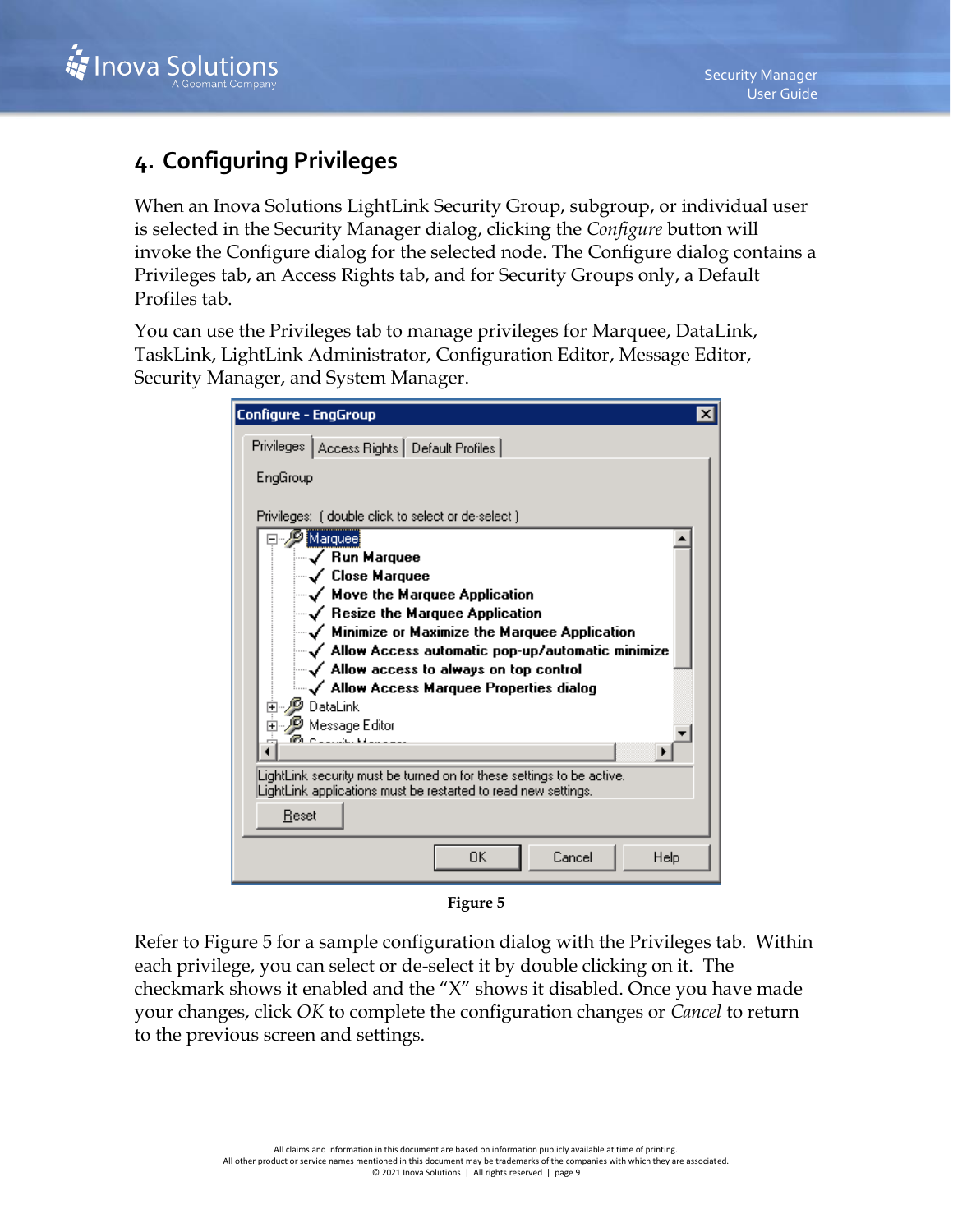

When an Inova LightLink group is selected and the Configure dialog invoked, the *Reset* button on each property page will return the content of that page to the settings inherited from the parent Inova LightLink group to which it belongs.

## <span id="page-12-0"></span>**4.1. Privileges for Individuals**

In the special case where a user's individual privileges are changed to be different from the Inova LightLink group privileges and then the group privileges are changed to be the same as the individual privileges, the user's override will NOT be supplanted by the group privilege setting unless the user's settings are saved again. If the group privileges are returned to their original state without any edits on the user's privileges, the override for the individual user will remain in effect.

EXAMPLE 1: The group privileges do not permit members to close the Marquee application. Someone changes the privilege for a particular user in that Inova LightLink group to permit that user to close Marquee. Later, the group privilege is changed to permit all of the group's members to close Marquee. Yet again, at a later time, someone else changes the group privilege back to prevent the group's members from closing Marquee. Provided that the user's privileges have not been edited and saved during this group privilege changing, the particular user whose privilege was overridden to permit closing Marquee will still have that privilege.

EXAMPLE 2: The group privileges do not permit members to close Marquee. Someone changes the privilege for a particular user in that Inova LightLink group to permit that user to close Marquee. Later, the group privilege is changed to permit all of the group's members to close Marquee. The privileges for the user are then edited to change another privilege. When the user's privileges are saved, the Security Manager realizes that the user's privilege on closing Marquee is the same as the parent group, so the user's setting for closing Marquee reverts to inheriting the parent group's setting.

Yet again, at a later time, someone else changes the group privilege back to prevent the group's members from closing Marquee. The user set of privileges will now inherit the group's setting on closing Marquee and will not permit the user to close Marquee.

## <span id="page-12-1"></span>**4.2. Setting Privileges**

To access and set the privilege options, double click to expand the desired application. A checkmark by an option indicates that the user has that option; a red "X" indicates that node does not have that option. You can modify the privileges by double-clicking on each option to add or remove the checkmark. Refer to [Table 1](#page-14-0) for more information about privilege options.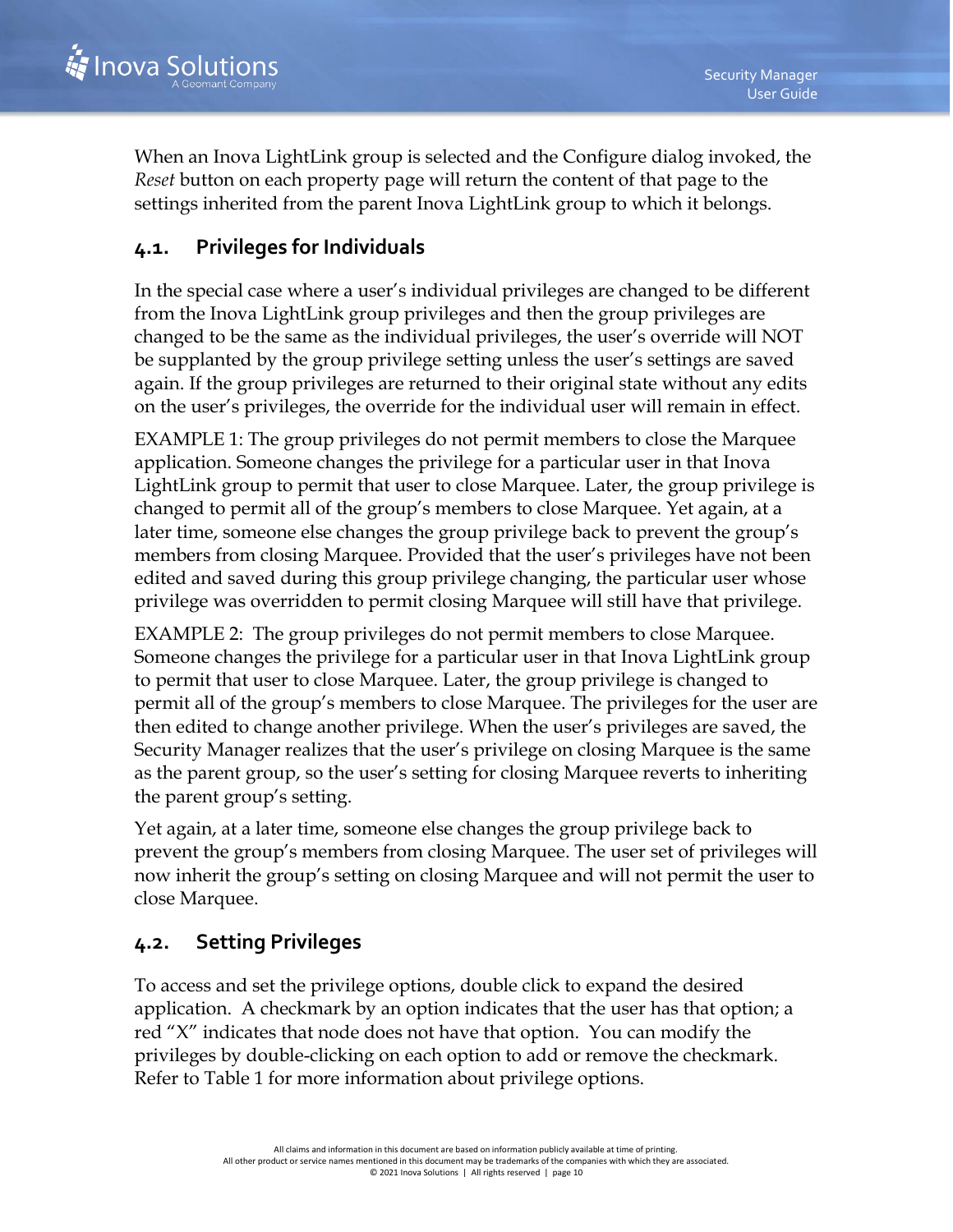| LightLink<br>Application | <b>Privilege Options</b>                                                                                                                                                                                                                                                                                                                                                                                                                                                                                                                                   |
|--------------------------|------------------------------------------------------------------------------------------------------------------------------------------------------------------------------------------------------------------------------------------------------------------------------------------------------------------------------------------------------------------------------------------------------------------------------------------------------------------------------------------------------------------------------------------------------------|
| <b>Marquee</b>           | • Close Marquee<br>Access automatic pop-up/automatic minimize control<br>$\bullet$<br>Access to always on top control<br>$\bullet$<br>Minimize or Maximize the Marquee Application<br>$\bullet$<br>Move the Marquee Application<br>$\bullet$<br>Access Marquee Properties dialog (Selecting this option gives<br>$\bullet$<br>you permission to display and make changes to the Properties<br>dialog.)<br>Resize the Marquee Application<br>$\bullet$<br>• Run Marquee                                                                                     |
| DataLink                 | • Access to AlwaysOnTop control<br>Access to Automatic Pop-up control<br>$\bullet$<br>Close DataLink<br>$\bullet$<br>Edit DataLink Views<br>$\bullet$<br>Minimize the DataLink Application (Selecting this option gives<br>$\bullet$<br>the user permission to minimize the DataLink application to an<br>icon on the taskbar.)<br>Move the DataLink Application (Selecting this option gives the<br>$\bullet$<br>user permission to move DataLink and reposition it on the<br>desktop.)<br>Resize the DataLink Application<br>$\bullet$<br>• Run DataLink |
| <b>Message Editor</b>    | Send a modified message (Selecting this option gives the user<br>$\bullet$<br>permission to edit existing Message Editor messages and resend<br>them to the system.)<br>• Send a message                                                                                                                                                                                                                                                                                                                                                                   |
| Security<br>Manager      | Add or Delete groups or users (Selecting this option gives the<br>$\bullet$<br>user permission to add or delete groups or users from any Inova<br>LightLink Security Group.)<br>Edit group profiles<br>Edit user profiles<br><b>Run Security Manager</b><br>View group profiles<br>View user profiles                                                                                                                                                                                                                                                      |
| <b>System Manager</b>    | Browse Externally-defined devices such as email addresses<br>$\bullet$<br>(Selecting this option gives the user permission to access non-<br>Inova LightLink resources such as corporate email directories.0<br>Cancel messages<br>Create/Modify virtual displays (Selecting this option gives the<br>user permission to create or modify virtual displays, which are<br>regions of an existing Display that can be addressed separately.)                                                                                                                 |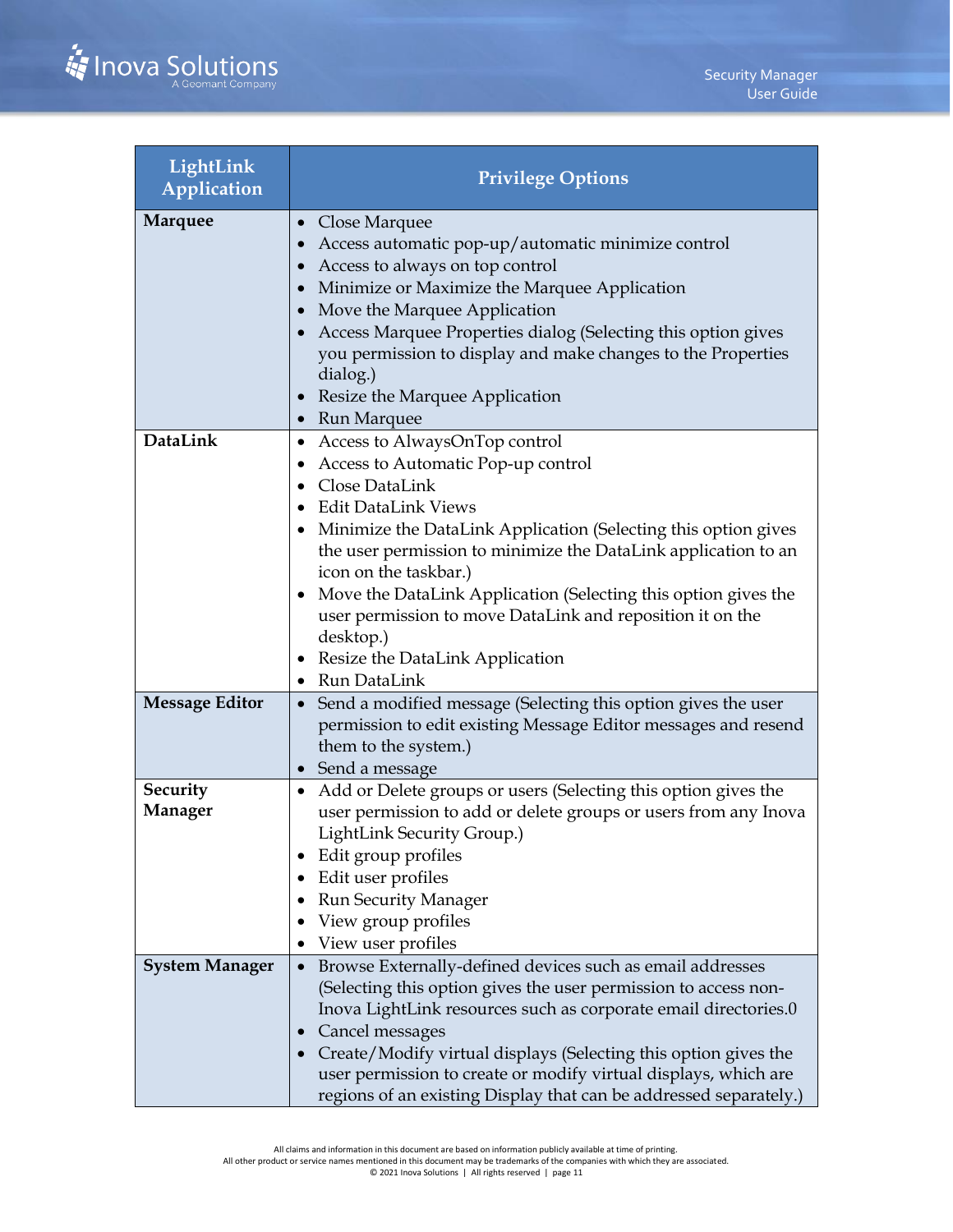|               | Create/Modify a display group                                                   |
|---------------|---------------------------------------------------------------------------------|
|               | Run System Manager                                                              |
|               | Deactivate/Return to schedule a message<br>$\bullet$                            |
| LightLink     | Edit LightLink configuration (Selecting this option gives the user<br>$\bullet$ |
| Administrator | permission to obtain "Config Permission". Without this                          |
|               | privilege, the user cannot make any changes to the Inova                        |
|               | LightLink System using the Inova LightLink Administrator                        |
|               | application.)                                                                   |
|               | • Run LightLink Administrator                                                   |
|               | • Start and Stop services (Selecting this option gives permission to            |
|               | start and stop components via the Inova LightLink                               |
|               | Administrator.)                                                                 |
|               | • Start and Stop all LightLink Software (Selecting this option gives            |
|               | permission to invoke the Start all Inova LightLink Software and                 |
|               | the Stop all Inova LightLink Software options via Inova                         |
|               | LightLink Administrator.)                                                       |
| Configuration | Run Configuration Editor.<br>$\bullet$                                          |
| Editor        |                                                                                 |
| TaskLink      | Close TaskLink                                                                  |
|               | <b>Access Preferences Dialog</b>                                                |
|               | Enable Always on Top                                                            |
|               | Move TaskLink Application                                                       |
|               | <b>Enable Resize Application</b>                                                |
|               | • Run TaskLink                                                                  |

<span id="page-14-0"></span>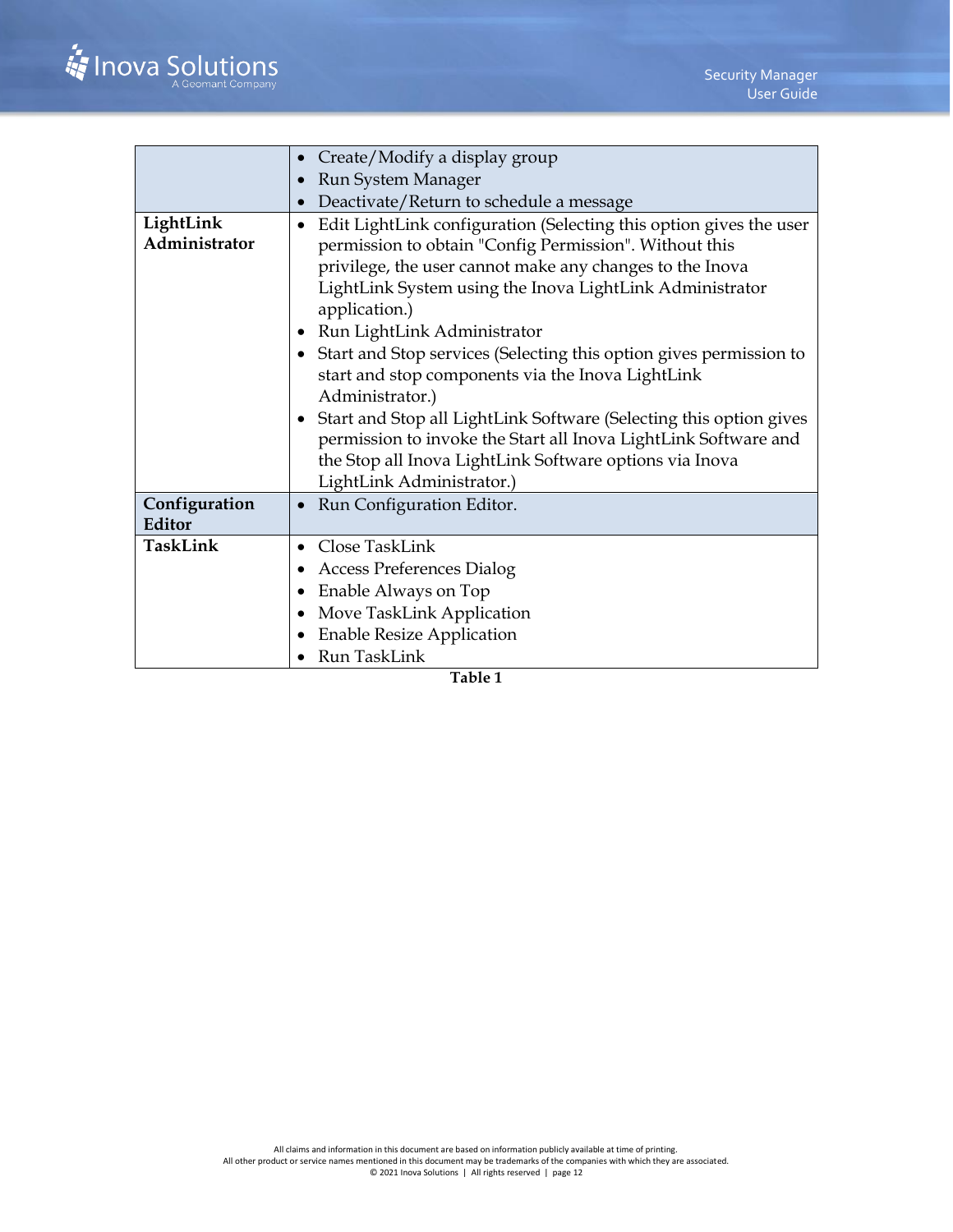## <span id="page-15-0"></span>**5. Configuring Access Rights**

LightLink security is set to allow LightLink users access to all output channels, output devices, and display groups by default (for example, to send messages or view status). If desired, LightLink Security can be activated and users can be denied access to specific output channels and display groups. During LightLink Middleware installation, an option is provided to deny access by default, whereby when LightLink Security is Active users must be granted explicit access to output channels, output devices, or display groups in order to interact with them. When LightLink Security is Dormant, the default access settings of "allow" and "deny" have no effect – all LightLink users have access to all destinations.

The discussion that following discussion assumes that LightLink was installed with the default access set to "allow". A similar, yet opposite set of steps is required when the default access is set to "deny".

## <span id="page-15-1"></span>**5.1. Access Rights for Security Manager**

By setting access rights on output channels and display groups for Inova LightLink Security Groups, the System Administrator can restrict the ability of the group members to see various output channels and display groups.

In [Figure 6,](#page-15-2) the Sales Inova LightLink Security group may access all output channels and display groups. The Inova LightLink Service group may access both Sales and Service output channels and display groups. The Inova LightLink Tech Support group may access only the Tech Support output channels and displays groups.

<span id="page-15-2"></span>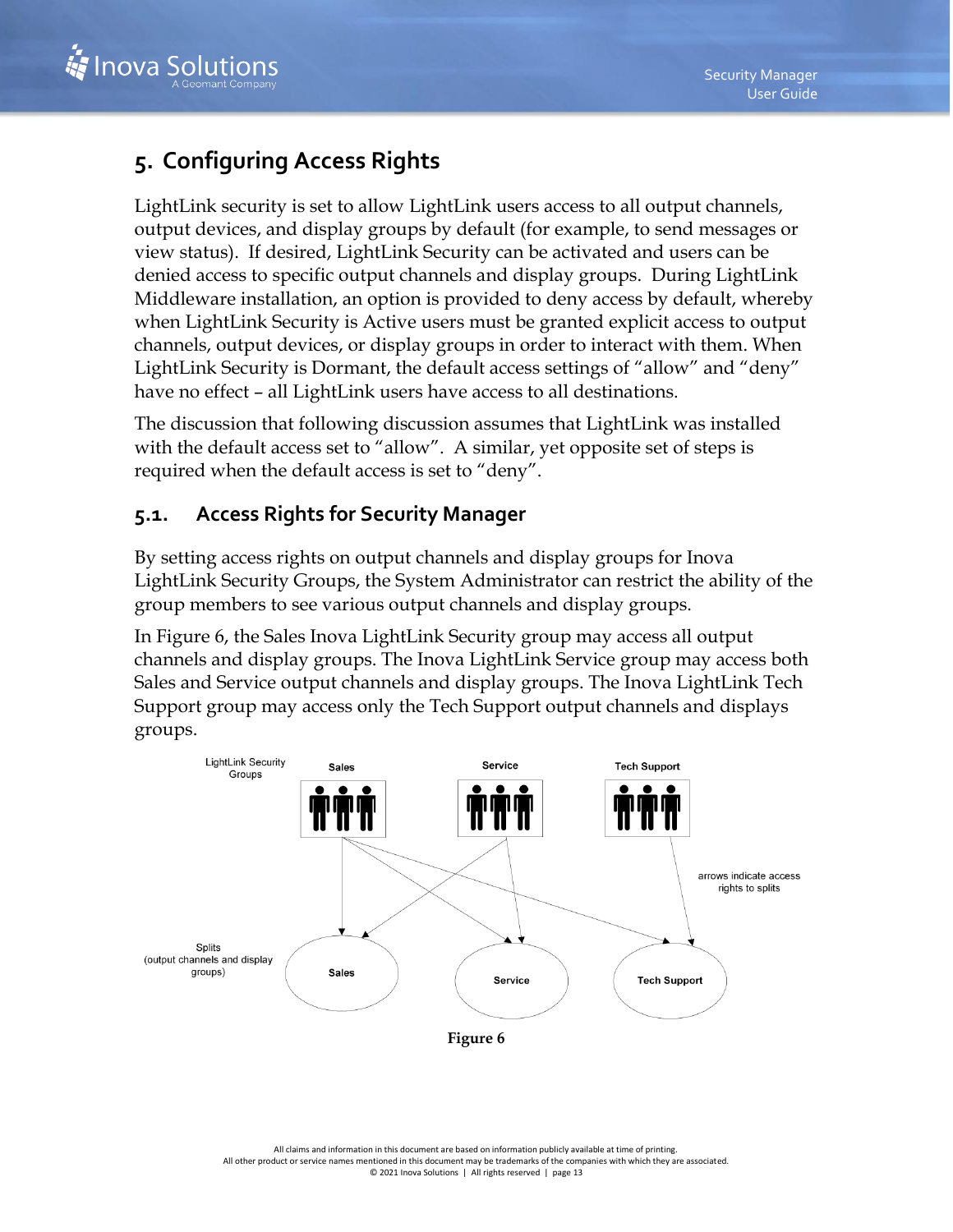By defining the set of displays and display groups for individual Inova Solutions LightLink users, those users can be restricted to making modifications to only that set of output channels or display groups as indicated in [Figure 7.](#page-16-1)



**Figure 7**

<span id="page-16-1"></span>Fred Gordon, a member of Service inherits the Service access rights and can access the Sales and Service channels, display groups, and devices. Pamela Monday, a member of Sales, can access all channels, display groups, and devices.

## <span id="page-16-0"></span>**5.2. Configuring Access Rights**

The Access Rights tab is available on the Configure dialog; refer to [Figure 8](#page-17-2) . The Access Granted window permits the System Administrator to add and remove configured output channels, display groups from the set of devices a user or group member is prohibited from accessing. Any devices to which a user or group is not explicitly denied access will be accessible.

For Inova LightLink, the only access right available is visibility. Denying visibility to an output channel or display group will effectively deny modification to that device. The Inherited Access Denied window displays the entities to which the user is denied access by virtue of being a member of a group for which those entities are denied access.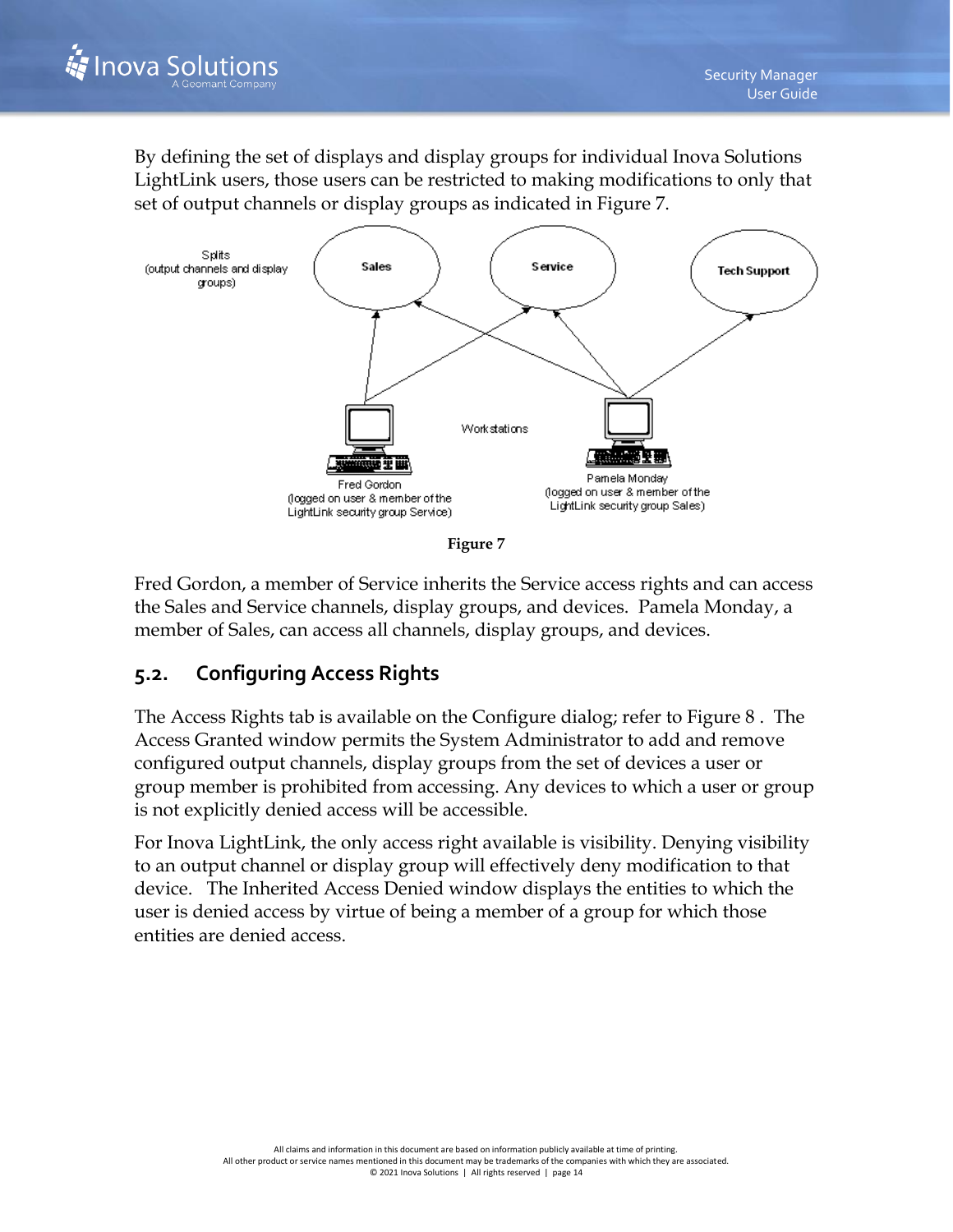

| <b>Configure - LightLink Security</b>                                   |
|-------------------------------------------------------------------------|
| Access Rights<br>Privileges<br>Default Profiles                         |
| LightLink Security                                                      |
| Access Granted:<br>Access Denied:                                       |
| <<<br>$\rightarrow$                                                     |
| <b>Inherited Access Denied:</b>                                         |
| LightLink security must be turned on for these settings to be active.   |
| LightLink applications must be restarted to read new settings.<br>Reset |
| OΚ<br>Help<br>Cancel                                                    |

**Figure 8**

<span id="page-17-2"></span>*Clicking the Reset button will return the Access Rights for the group to that of the parent group, or in the case above to that of the default, access granted to all groups and devices.*

#### <span id="page-17-0"></span>**5.3. Restricting Access to Displays and Devices**

#### <span id="page-17-1"></span>5.3.1. Inheritance

The privileges, access rights, and application profiles set for any Inova LightLink Security Group apply to all the subgroups and members that it contains. The privileges and access rights set for an individual group member apply only to that group member.

The privileges and access rights set for any windows group apply to any users that belong to that windows group. Any given privilege or access right set on an individual user will override the setting of the subgroup to which he belongs. Any given privilege, access right, or application profile set for a group will override the setting of the Inova Solutions LightLink Security Group to which that subgroup belongs.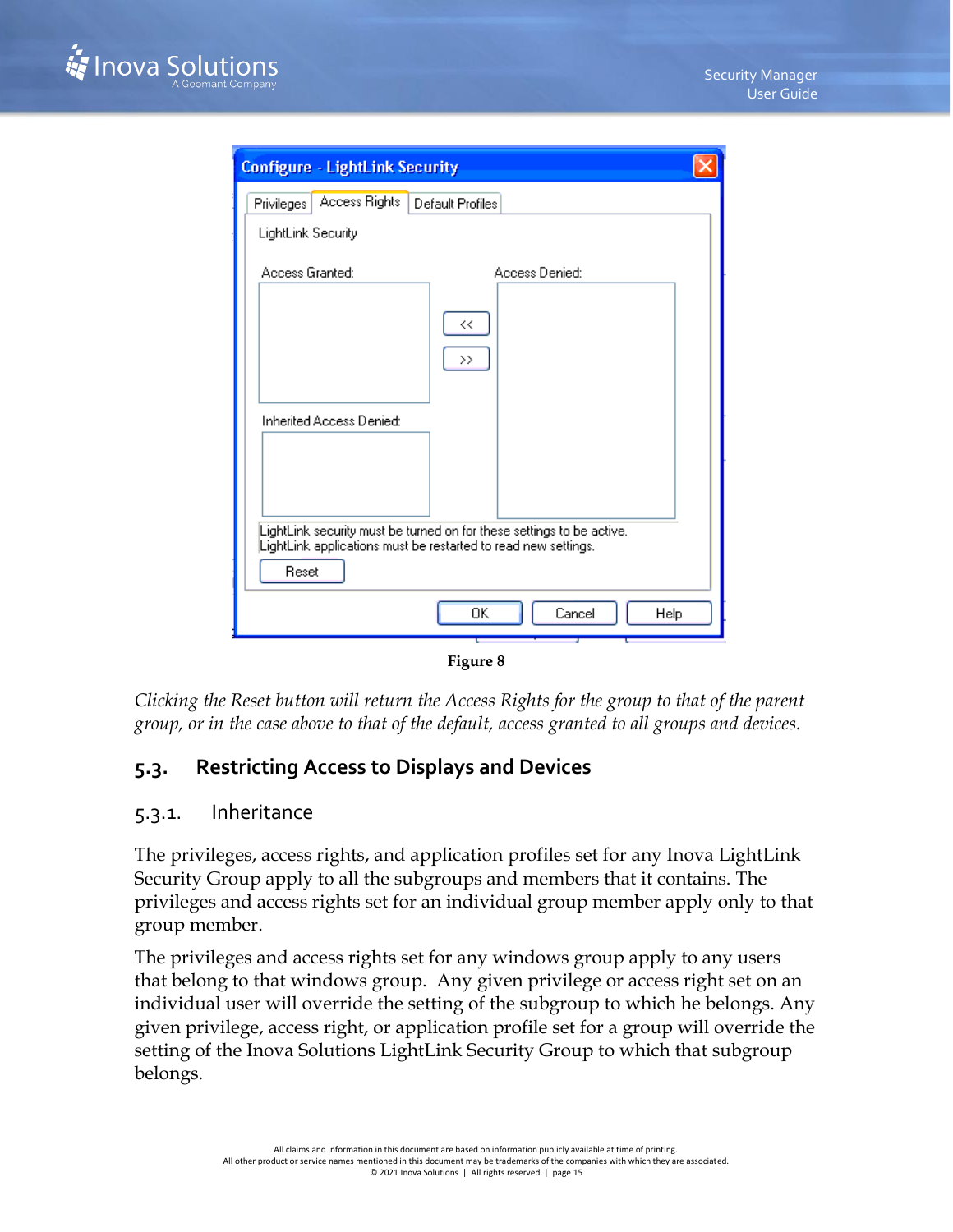#### <span id="page-18-0"></span>5.3.2. The Reset Button

When an Inova LightLink group is selected and the Configure dialog invoked, the Reset button on each property page will return the content of that page to the settings inherited from the parent Inova LightLink group to which it belongs.

When a member node is selected and the Configure dialog invoked, the Reset button will return the member's settings to those inherited from the group to which that member belongs.

When the top "Inova LightLink Security Groups" node is selected and the Configure dialog is invoked, the Reset button will return the settings to enable all privileges or access rights on the respective tab or, in the case of the Default Profiles Tab, to the set of default profiles for the selected application at installation time.

A confirmation prompt is displayed before any content on a tab is reset.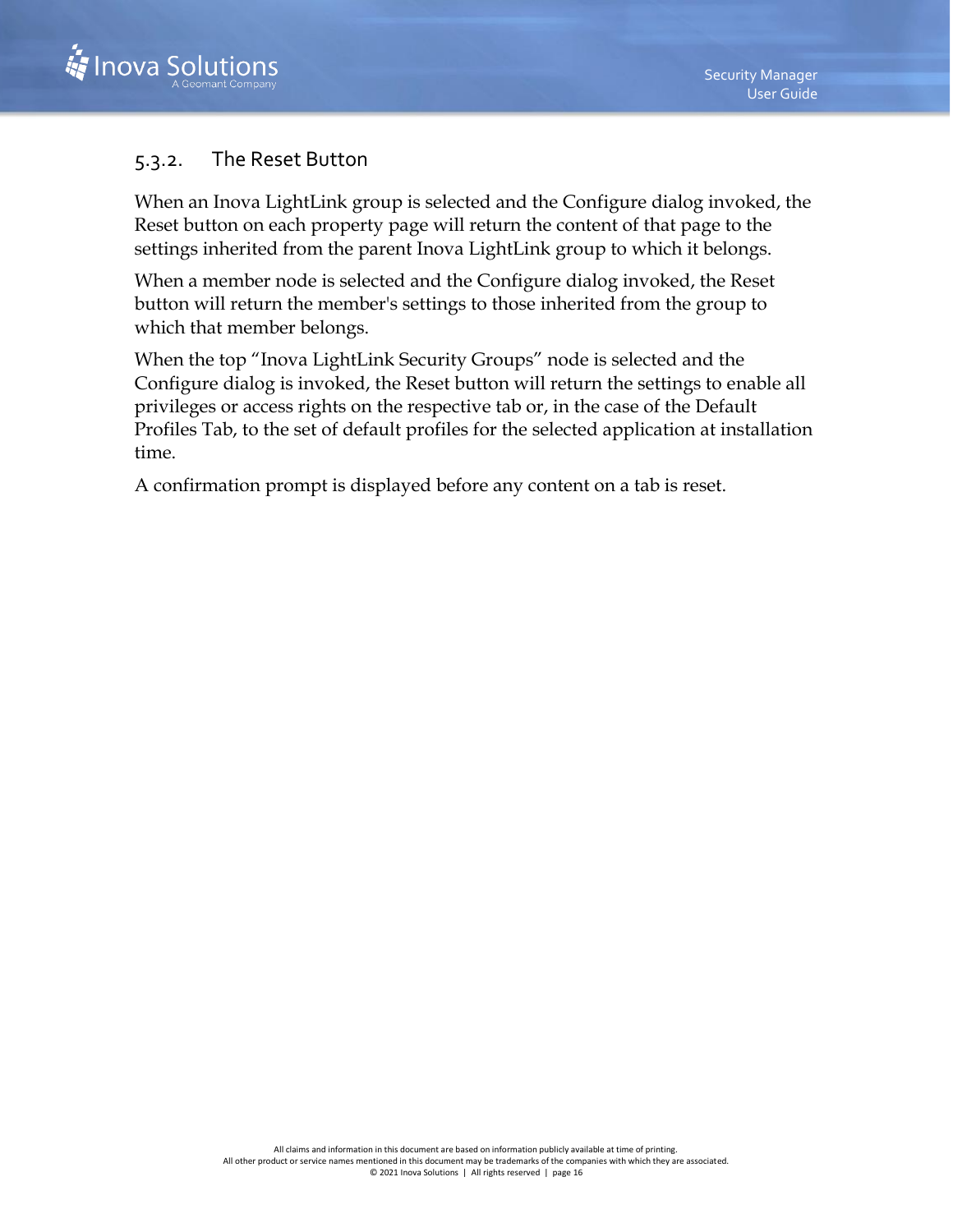

## <span id="page-19-0"></span>**6. Configuring Default Profiles**

## <span id="page-19-1"></span>**6.1. Default Profiles Tab**

The Default Profiles tab of the Configure dialog is only enabled when a Security Group has been selected. The following steps detail how to configure the Default Profiles for the LightLink applications.

*Note: Inova Solutions recommends changing these settings only in consultation with Inova Technical Support.*

- 1. Select a Security Group from the LightLink Security Accounts pane.
- 2. Select Configure. The Configure LightLink Security dialog appears; click on the Default Profiles tab [\(Figure 9\)](#page-19-2).

| <b>Configure - LightLink Security</b>                |      |  |
|------------------------------------------------------|------|--|
| Default Profiles<br>Privileges   Access Rights       |      |  |
| LightLink Security                                   |      |  |
| Select an application:                               |      |  |
| Administrator<br>v                                   |      |  |
| Default Profile:                                     |      |  |
| LA_IdleTimeoutMinutes=0                              |      |  |
|                                                      |      |  |
|                                                      |      |  |
|                                                      |      |  |
|                                                      |      |  |
|                                                      |      |  |
|                                                      |      |  |
|                                                      |      |  |
| Force profile settings on all group members<br>Reset |      |  |
| Cancel<br>OΚ                                         | Help |  |
|                                                      |      |  |

**Figure 9**

<span id="page-19-2"></span>3. Complete the following Default Profiles for Configuring LightLink Security: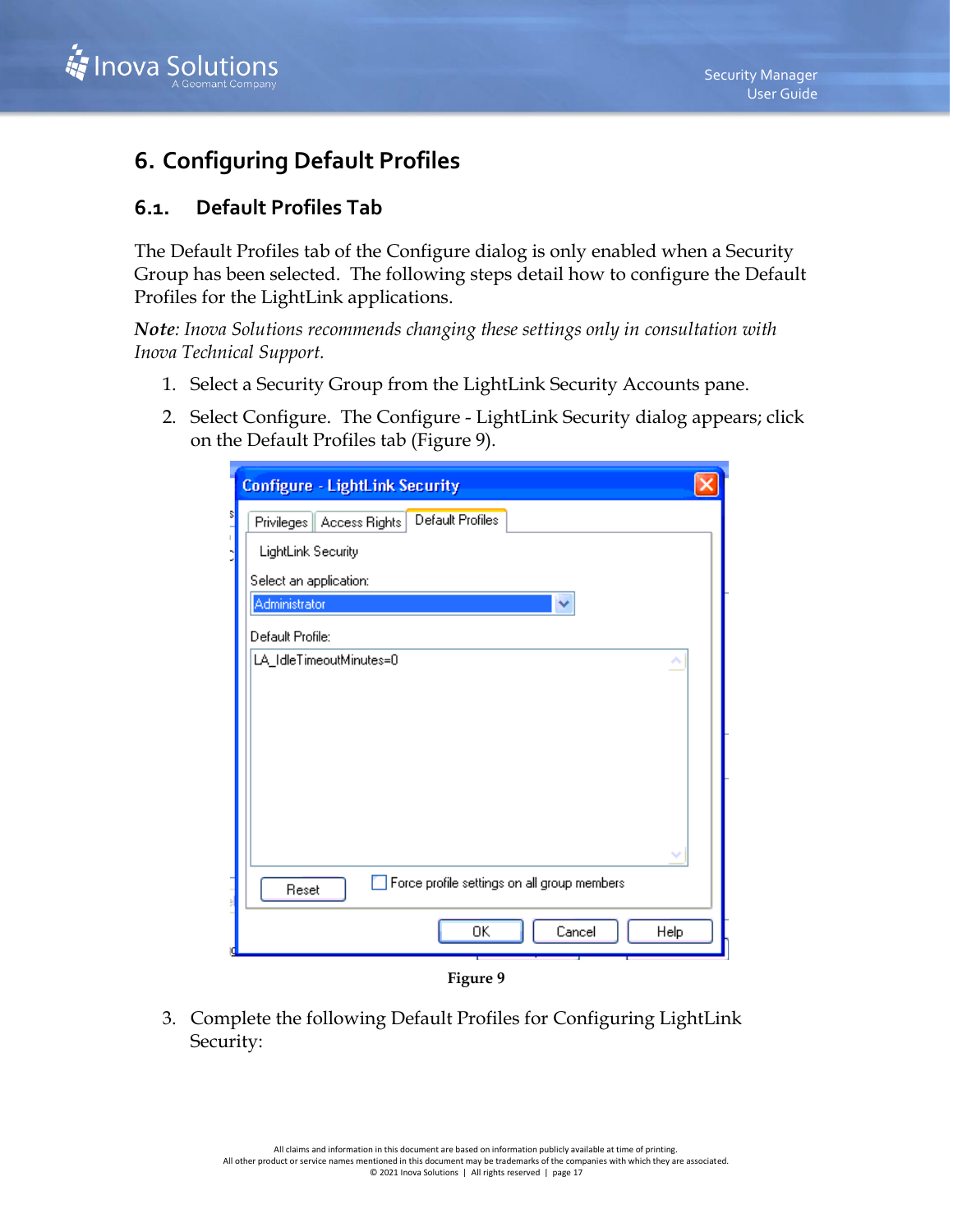- **Select an application** To configure the default profile settings for a LightLink application, click the arrow icon for the application drop down menu and select the desired application.
- **Default Profile** This **is** the current set of profile settings for the selected application. Change the value for each setting you wish to change.
- **Reset** This option resets the currently selected properties to those of the parent security group, or to those of the installation defaults if the top-level node is selected. The confirmation dialogs presented when one clicks the Reset button describe the actions that will be taken.
- **Force profile settings on all group members** When this is checked, it forces the default profile **settings** on all group members. The users in that Inova LightLink Security Group will have the default profile settings of each LightLink application be those of their group rather than the profile settings saved the last time they used each application.
- 4. Click *OK* to accept your configuration.

## <span id="page-20-0"></span>**6.2. Default Properties for System Manager**

There are several default settings in System Manager that are configured through Security Manager. Only the name/value pairs of the settings are discussed here. All settings are saved back to the profile when System Manager is closed by the user. However, if the checkbox entitled, "Force profile settings on all group members" has been checked, then the default settings for the group of which the user is a member will be applied the next time the user starts the application.

#### <span id="page-20-1"></span>6.2.1. System Manager Default Profile Settings

The System Manager default profile settings include both System Manager and Fast Text settings.

• **FT\_BGColor** – Shows default background color for Fast Text messages. This is set to the last background color used in a sent Fast Text message. The format of the setting is hexadecimal with a hash mark as the first character. For example, #ff00ff indicates the RGB value for bright pink. If the hash mark is missing, the value will be interpreted as a decimal value and will be ignored. If the value is not in the proper format, a log entry in System Manager will be issued indicating the error.